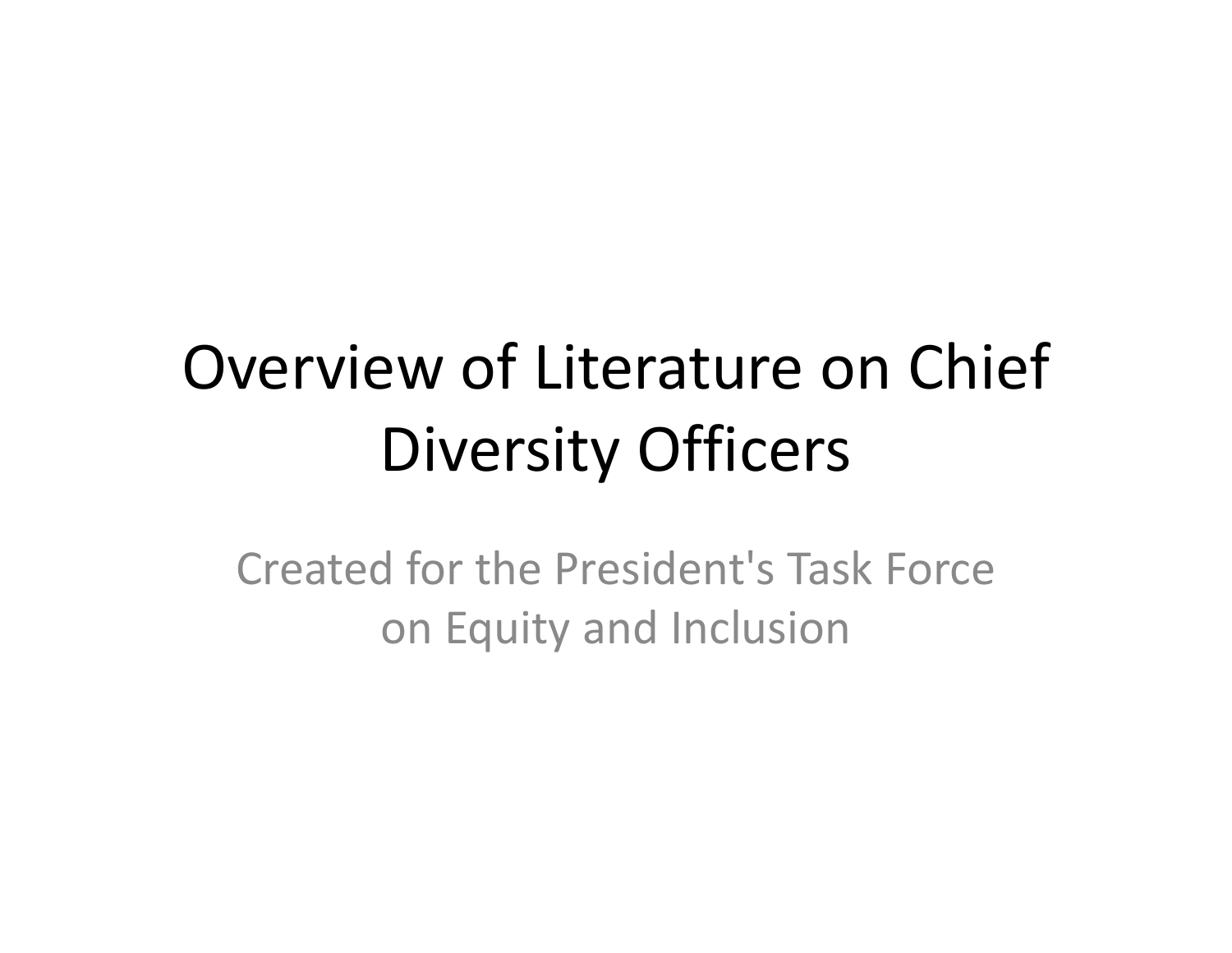## Task Force Charge:

Initiate <sup>a</sup> broad campus discussion and process to determine if <sup>a</sup> Chief Diversity Officer (called *Vice President for Equity and Inclusion* at WU) is the appropriate strategy for Willamette to build a more equitable and inclusive environment for our students, faculty and staff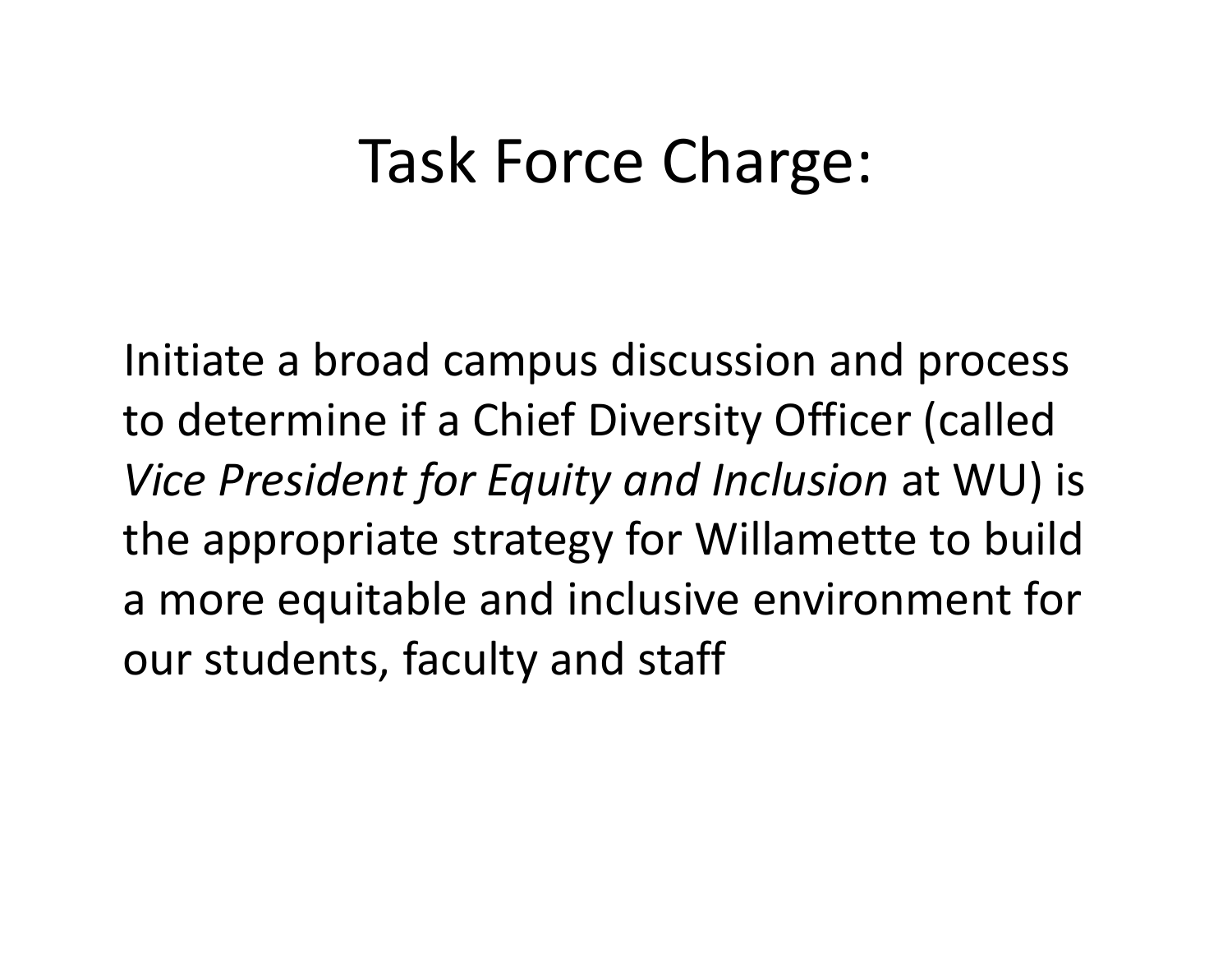### Task Force Members:

#### **STAFF**

- •**Liz Bahe**, *Director of Native American Programs*
- $\bullet$  **Jackie Balzer**, *Special Assistant to the President and Title IX Coordinator* (Task Force Chair)
- $\bullet$ **Jeremy Bogan**, *Associate Vice President of Admission*
- •**Val Cleary**, *Director of Athletics*
- $\bullet$ **Janet Jacquier**, *Area Coordinator*
- $\bullet$ **Colleen Kawahara**, *Director of the Office of the President* (Task Force Staff)
- $\bullet$ **Tori Ruiz**, *Administrative Program Coordinator, Student Support & Standards*
- $\bullet$ **Danny Santos**, *Associate Dean for Student Affairs and Administration*
- $\bullet$  **Shana Sechrist**, *Associate Vice President of Human Resources/Deputy General Counsel* (Task Force Vice Chair)
- $\bullet$ **Gordy Toyama**, *Director of Multicultural Affairs*

#### **FACULTY**

- $\bullet$ **Jade Aguilar**, *CLA* (Task Force Co‐Chair)
- $\bullet$ **Warren Binford**, *Law*
- $\bullet$ **Emma Coddington**, *CLA*
- $\bullet$ **Joshua Laison,** *CLA*
- •**Ashley Nixon**, *AGSM*
- $\bullet$ **Alexandra Opie**, *CLA*
- $\bullet$ **Karen Wood**, *CLA*

#### **STUDENTS**

- •**Raina Arberry**, *CLA*
- **Cody Gregg**, *Law*
- **Alika Masei**, *CLA*
- **Rae Moreno**, *CLA*
- $\bullet$ **Lucille Muli‐Kituku**, *AGSM*
- $\bullet$ **Efren Zamudio**, *CLA*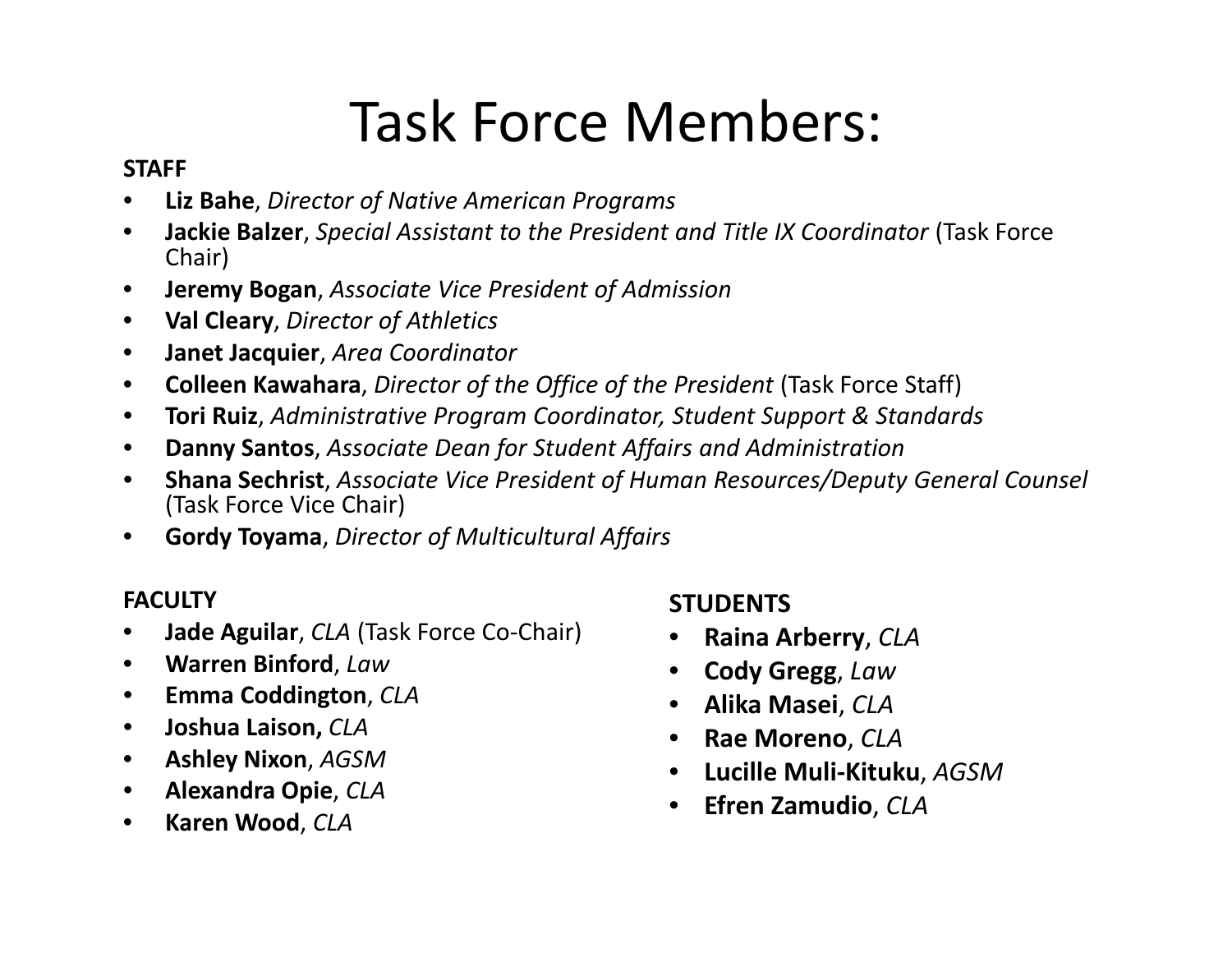### Historical Changes in Higher Education

- 1950s‐60s: Increases in # of underrepresented students and faculty and effort to eliminate overt discriminatory practices via affirmative action programs and plans
- 1960s‐70s: Campus protests bring additional academic and social services to under‐represented groups, which included multicultural centers and women's and ethnic studies programs
- 1990s‐00s: Broad campus‐wide diversity plans/initiatives are created, including curricular "diversity" requirements and holistic admissions to include all members of the community
- 00s‐Current: Increased need for diversity specialists in executive level positions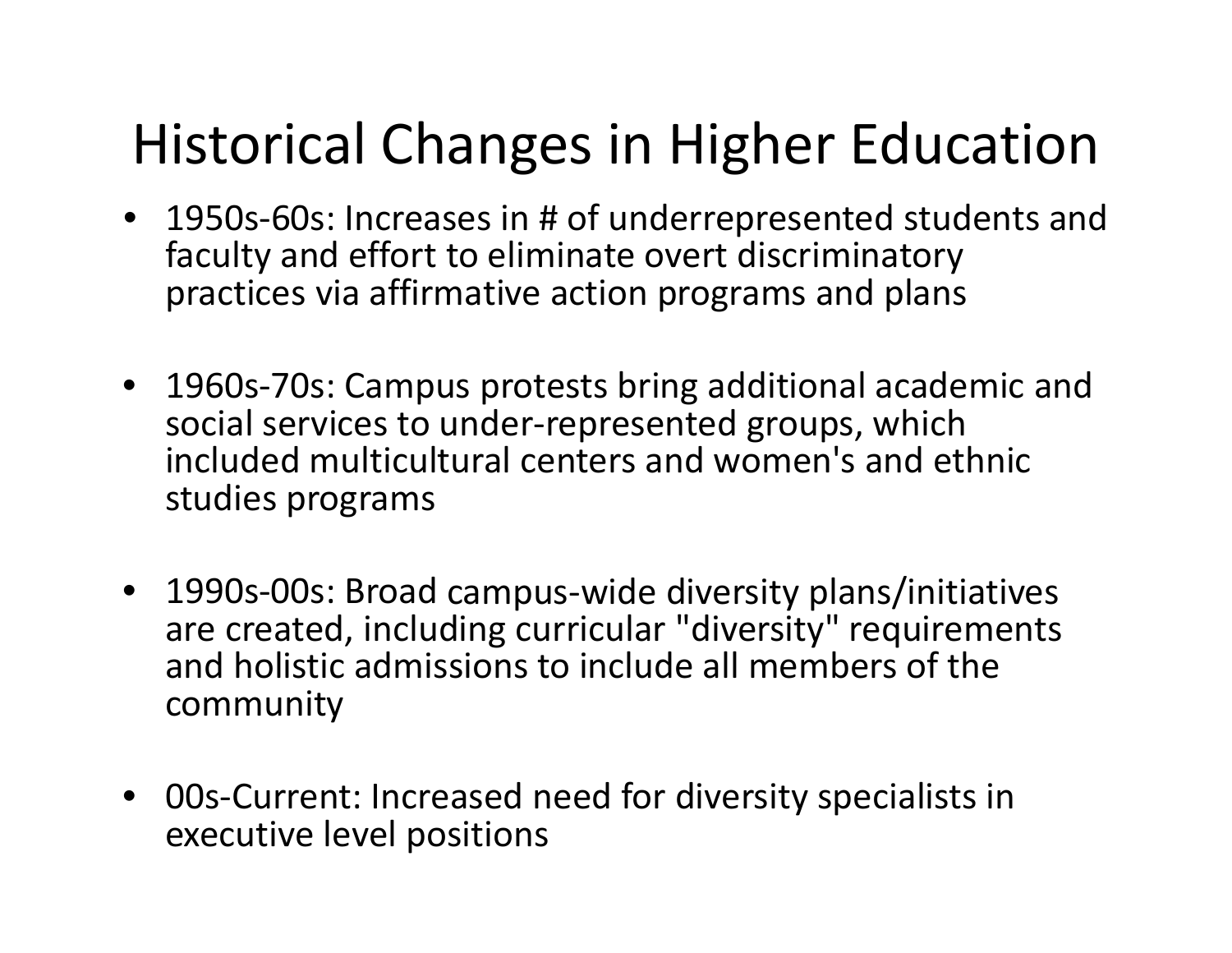## What is a CDO?

The Chief Diversity Officer is <sup>a</sup> relatively new and rapidly growing executive level position in higher education administration that provides strategic guidance when developing diversity capabilities, and seeks to incorporate diversity into the organizational structure of institutions of higher education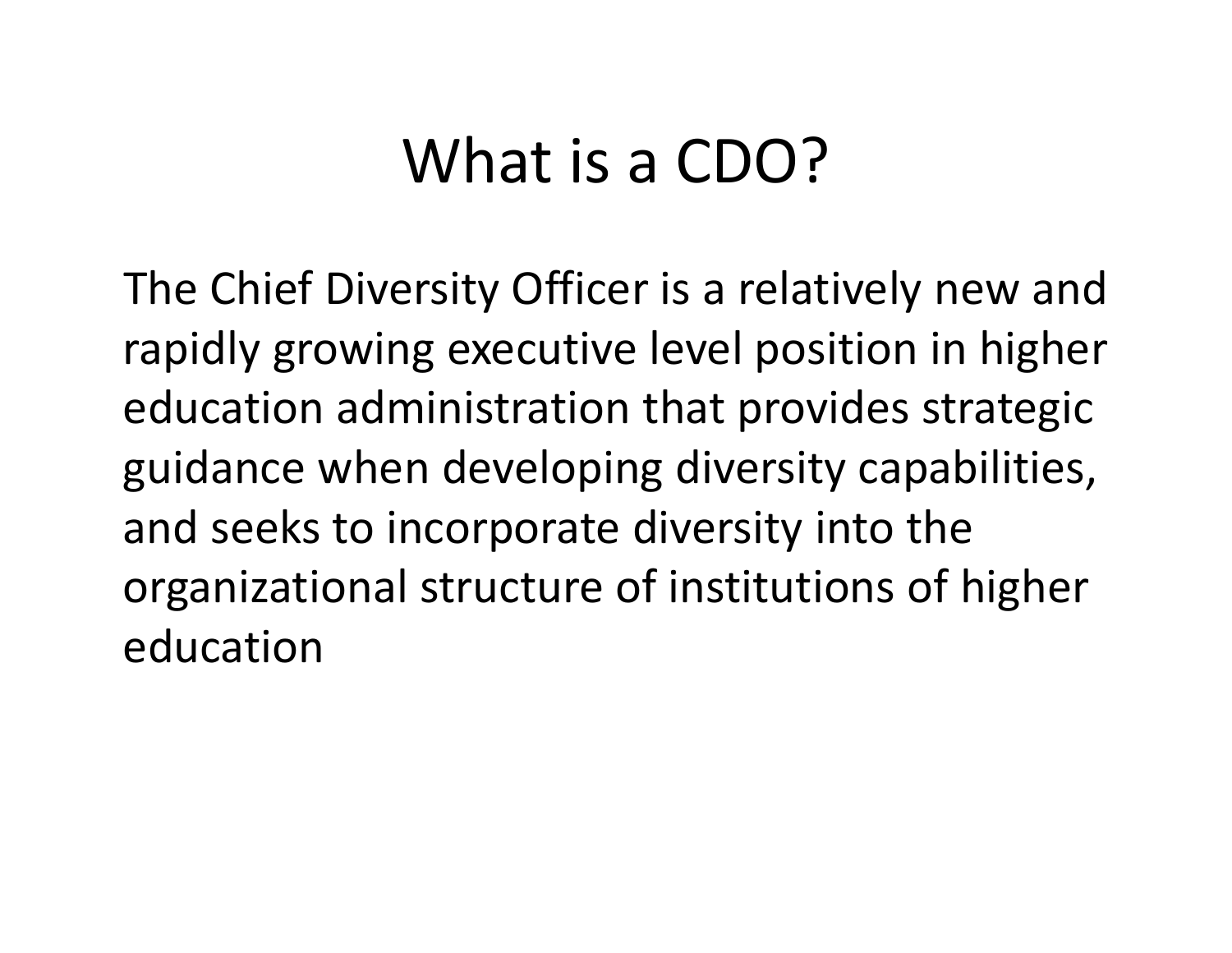Currently, campuses have dozens of offices, initiatives, programs, courses, and committees designed to reach ever‐expanding institutional diversity goals

**The job of <sup>a</sup> CDO is provide leadership to organize and integrate these efforts**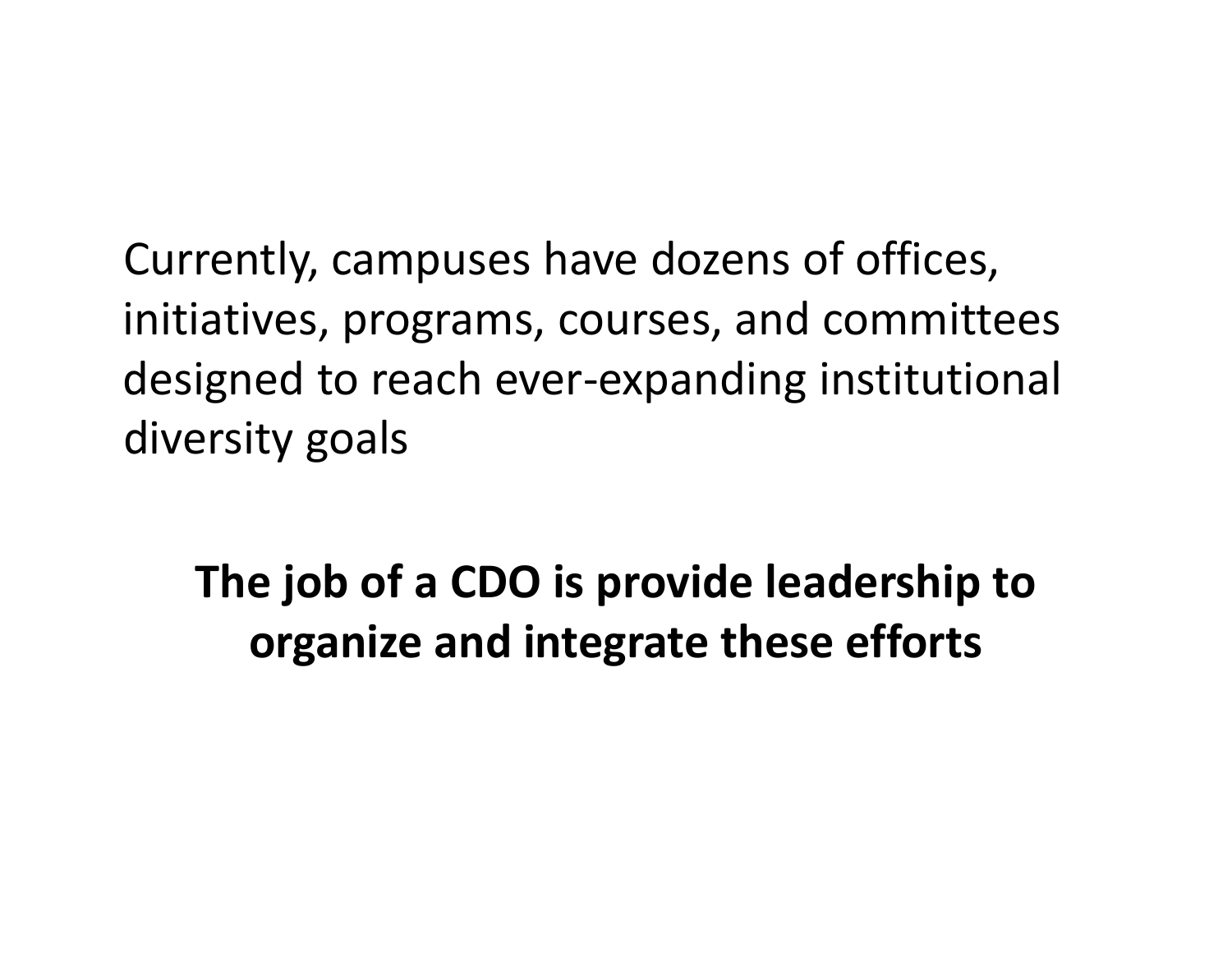# But…what do they do, exactly?

Many things, including:

- providing expertise on local, state and federal laws related to diversity (i.e. Title IX, ADA or bias reports)
- offering support for the faculty on developing an inclusive curriculum and research agendas
- conducting campus climate surveys and suggesting measures for improvement
- leading/organizing workshops/symposiums centered on diversity
- advising on best practices for recruitment and retention efforts of underrepresented faculty, staff, and students
- reviewing and make recommendations for marketing and communication materials
- providing a lens of "equity and inclusion" into all major university decisions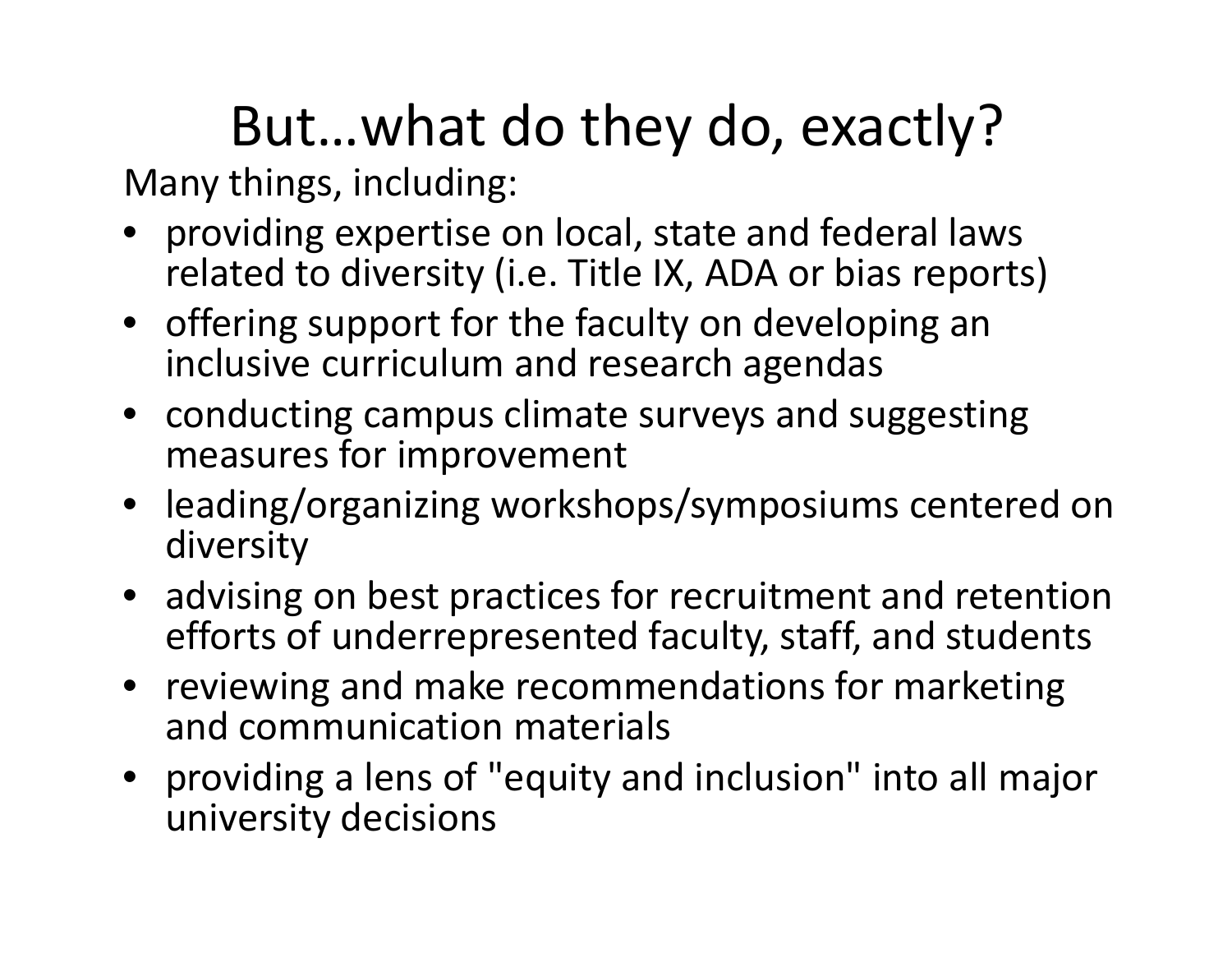Broadly, that means they **raise the visibility** of the institution's diversity efforts; **clarify goals** and **assesses progress**; and **provide expertise** on issues of access, equity, diversity, and inclusion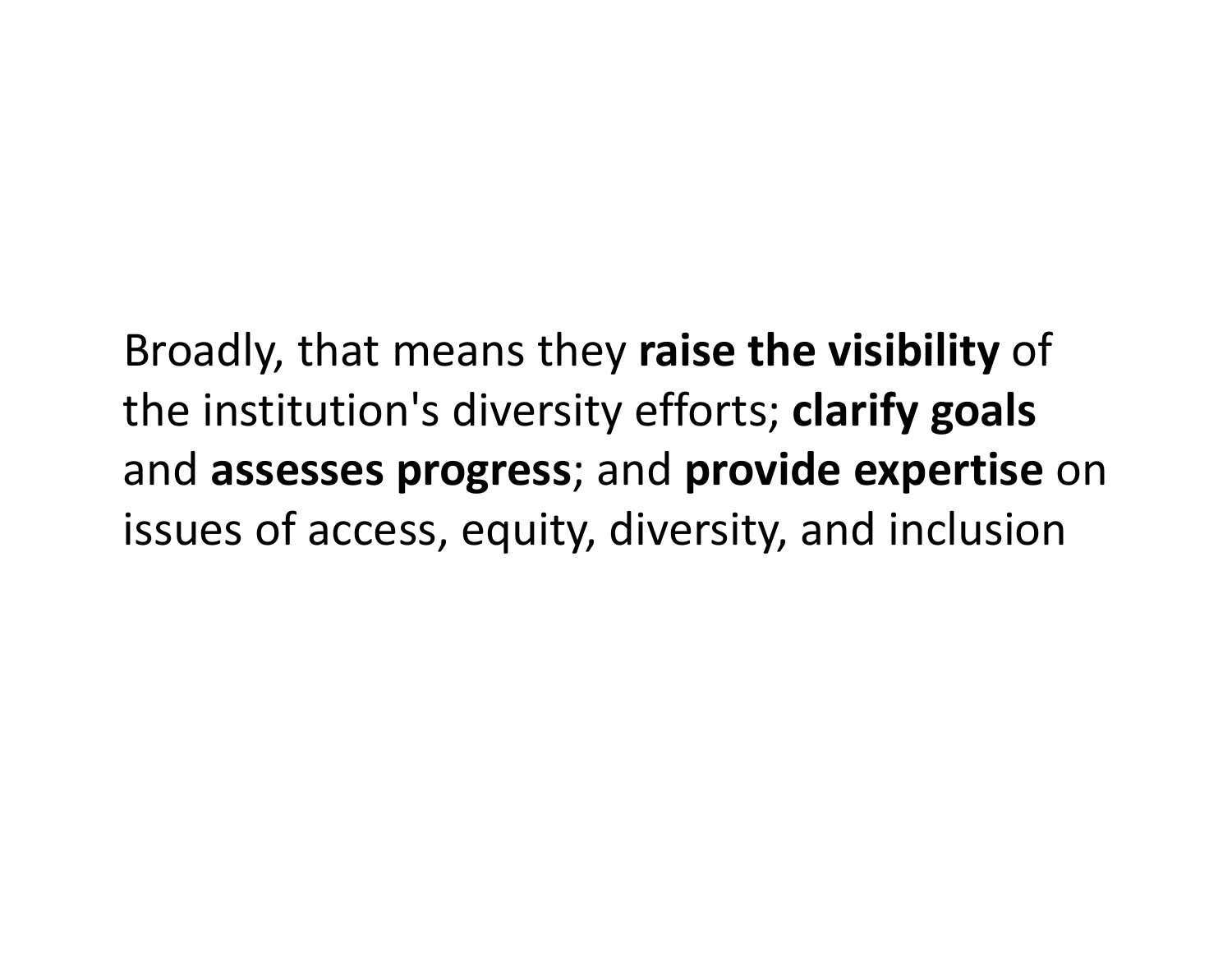### How schools differ from one another:

(a) in the level and scope of administrative authority given to the CDO

(b) in the organizational structure of the offices headed by the CDO

(c) the level of fiscal resources (\$) dedicated to the unit

(d) the level and types of qualifications required to perform the duties of the CDO

(e) career tracks prior to becoming CDO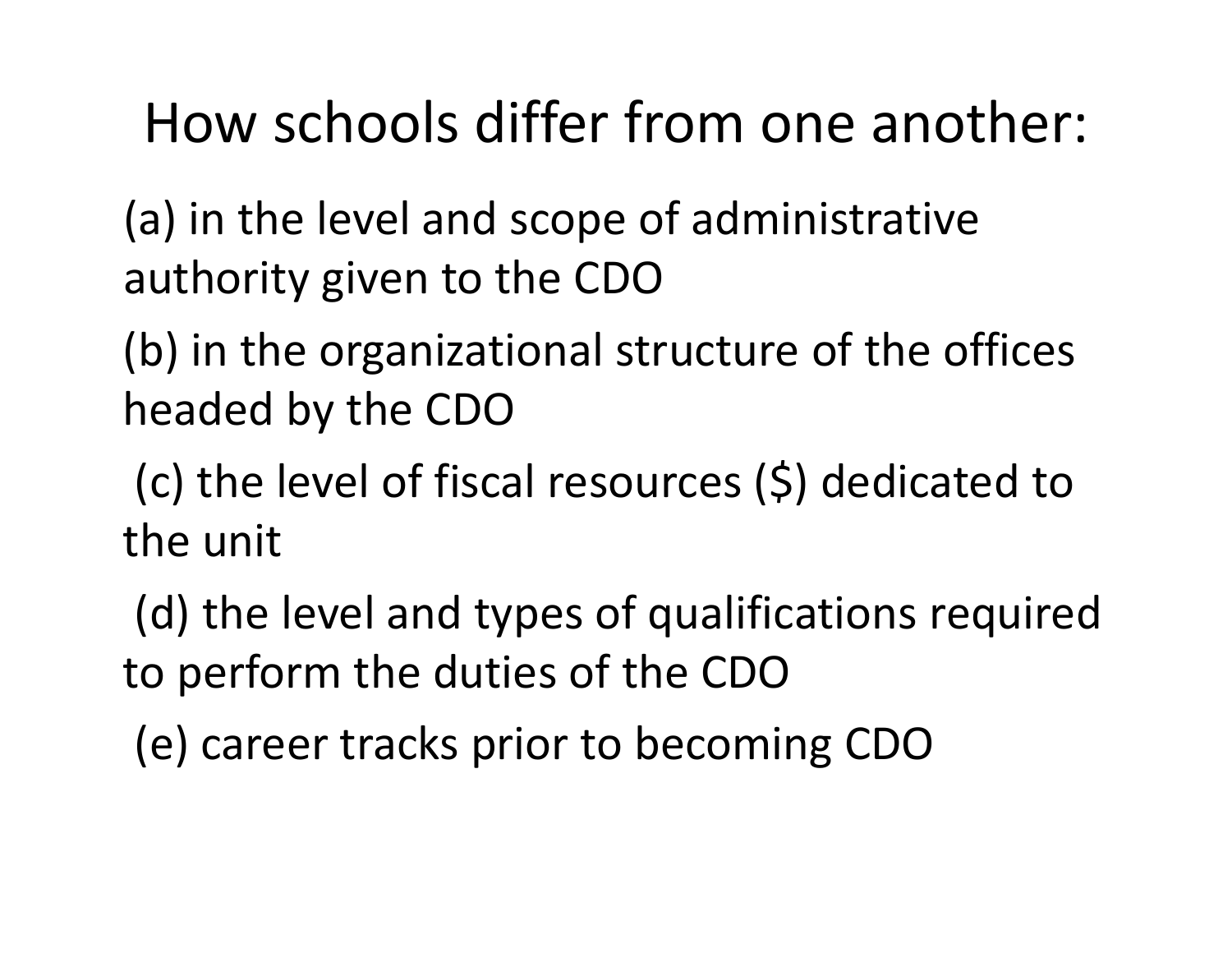CDO compensation varies 27% percent income <sup>&</sup>lt; \$100,000 37 income \$100,000 to \$159,000 22% income \$160,000‐\$200,000 14% percent income <sup>&</sup>gt; \$200,000



From survey of 94 CDOs from range of institutions in 2011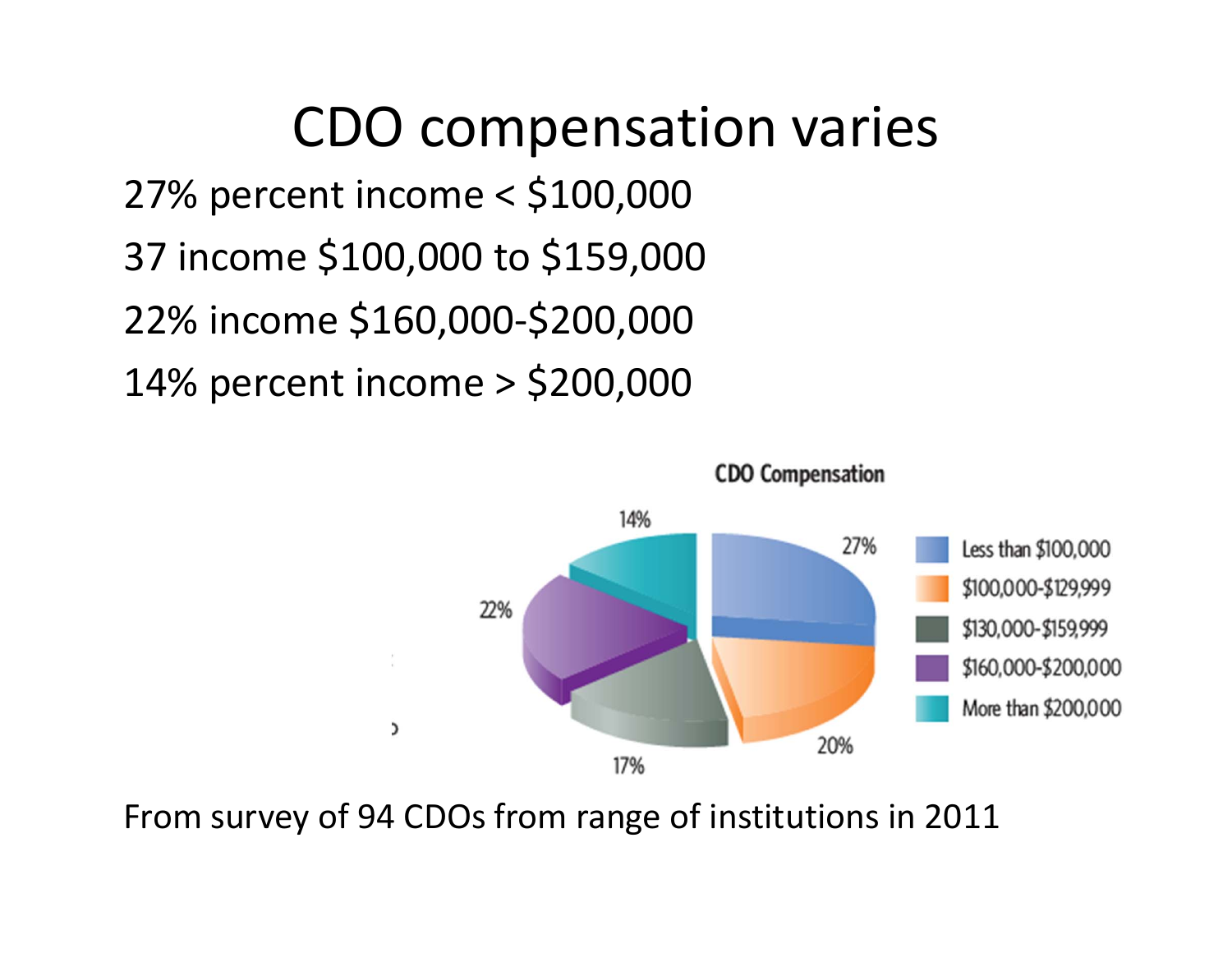# Potential Pitfalls

- Creates a "diversity messiah"‐ one person solely responsible for equity/inclusion issues on campus
- Concern that they'll face "passive resistance" from powerful constituencies such as students, faculty, administrators, or alumni
- Risk that the position will not be given sufficient staffing, power, or financial resources to do the job
- They may experience tokenization and marginalization, especially if they are people of color themselves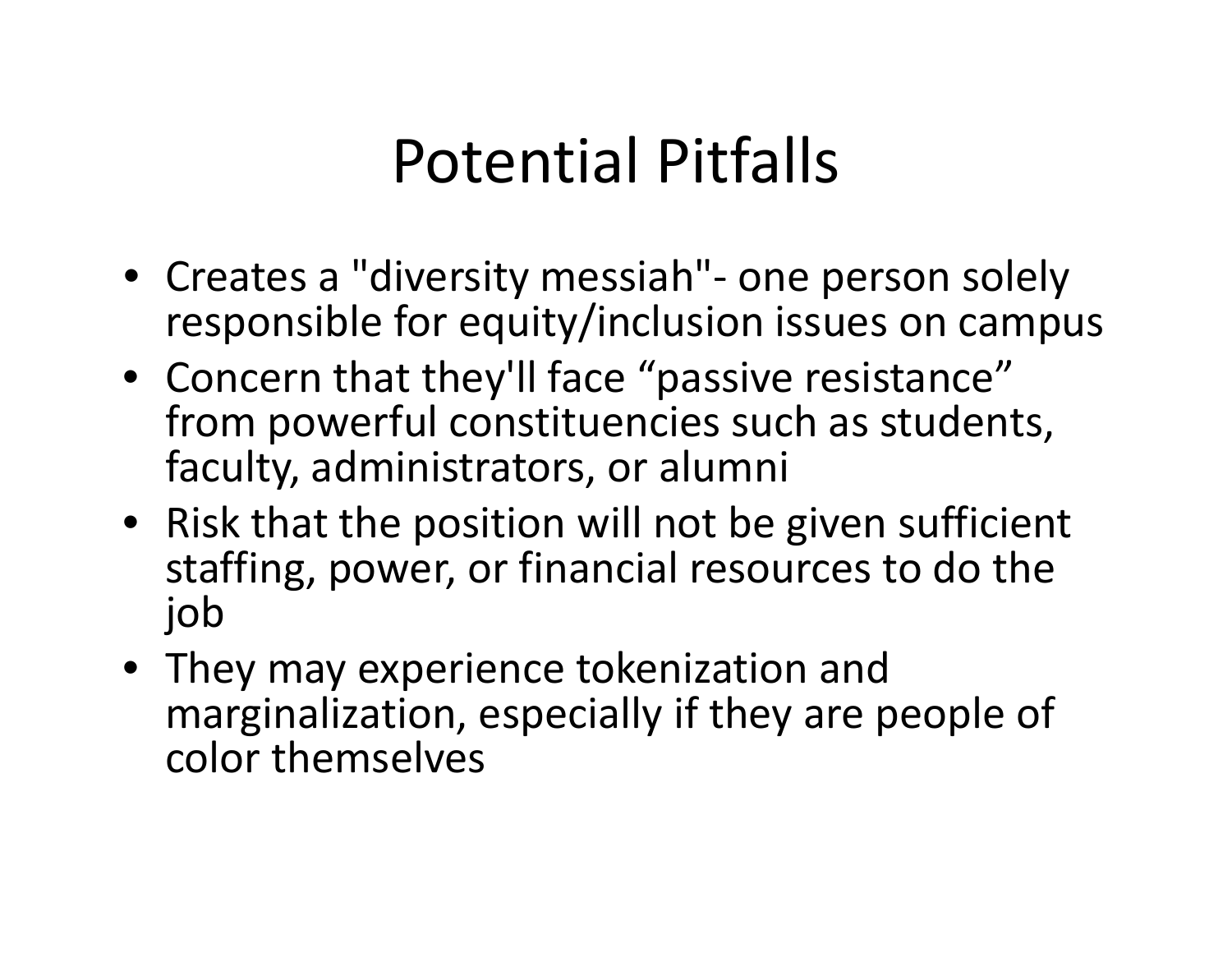# In Other Words...

CDOs will only be successful where there is/are:

- supportive campus leaders
- institutional readiness for change
- a commitment to long‐term, systemic efforts
- financial investments

However, "success" is difficult to define and the above conditions are no guarantee of increased diversity and feelings of inclusion on campuses